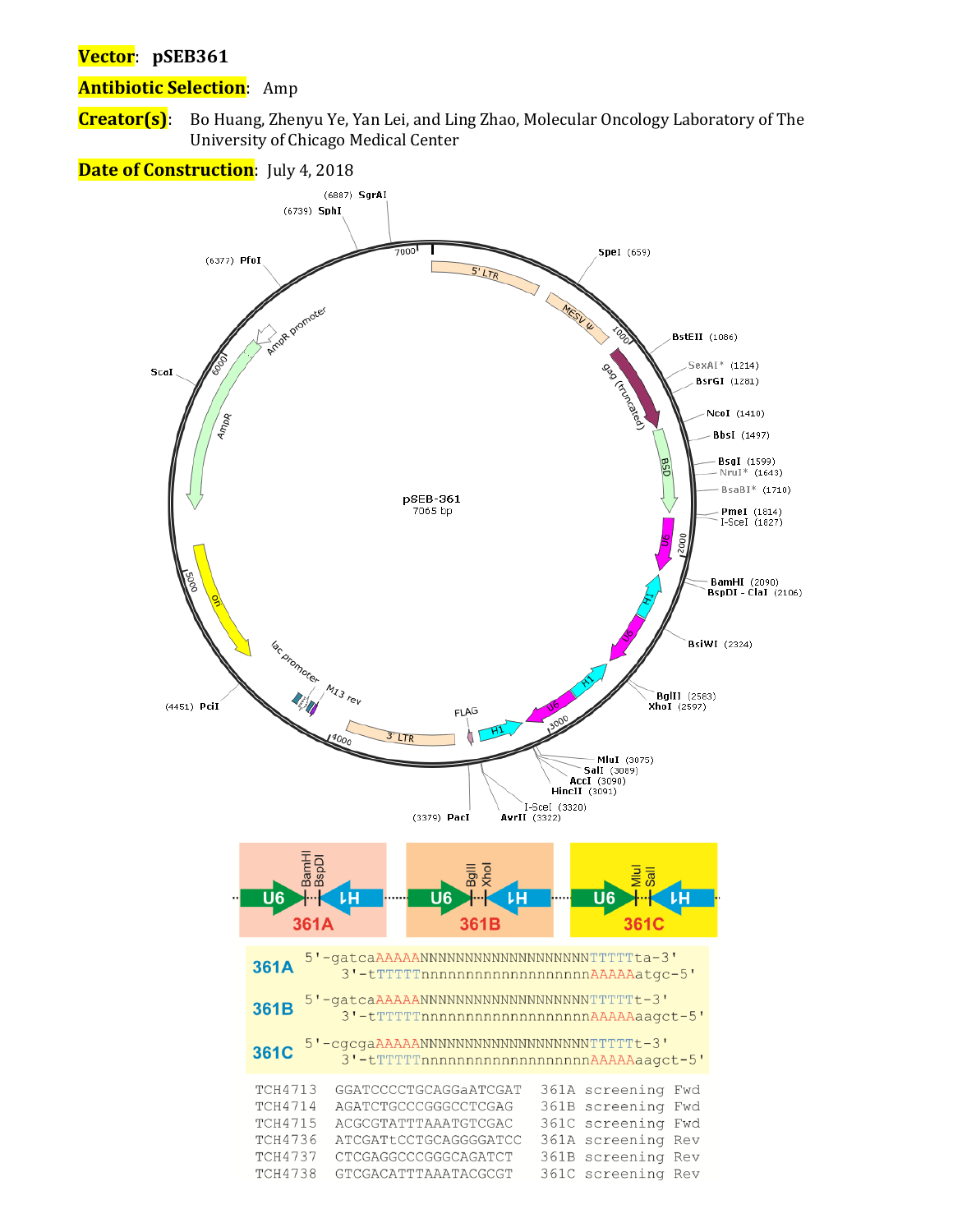## **pSEB361 Full-Length Sequence**

TGAAAGACCCCACCTGTAGGTTTGGCAAGCTAGCTTAAGTAACGCCATTTTGCAAGGCATGGAAAATACATAACTGAGAATAGAG AAGTTAGATCAAGGTTAGGAACAGAGAGACAGCAGAATATGGGCCAAACAGGATATCTGTGGTAAGCAGTTCCTCCCCGGCTCAG GGCCAAGAACAGATGGTCCCCAGATGCGGTCCCGCCCTCAGCAGTTTCTAGAGAACCATCAGATGTTTCCAGGGTGCCCCAAGGA CCTGAAATGACCCTGTGCCTTATTTGAACTAACCAATCAGTTCGCTTCTCGCTTCTGTTCGCGCGCTTCTGCTCCCCGAGCTCAA TAAAAGAGCCCACAACCCCTCACTCGGCGCGCCAGTCCTCCGATAGACTGCGTCGCCCGGGTACCCGTATTCCCAATAAAGCCTC TTGCTGTTTGCATCCGAATCGTGGACTCGCTGATCCTTGGGAGGGTCTCCTCAGATTGATTGACTGCCCACCTCGGGGGTCTTTC ATTTGGAGGTTCCACCGAGATTTGGAGACCCCTGCCCAGGGACCACCGACCCCCCCGCCGGGAGGTAAGCTGGCCAGCGGTCGTT TCGTGTCTGTCTCTGTCTTTGTGCGTGTTTGTGCCGGCATCTAATGTTTGCGCCTGCGTCTGTACTAGTTAGCTAACTAGCTCTG TATCTGGCGGACCCGTGGTGGAACTGACGAGTTCTGAACACCCGGCCGCAACCCTGGGAGACGTCCCAGGGACTTTGGGGGCCGT TTTTGTGGCCCGACCTGAGGAAGGGAGTCGATGTGGAATCCGACCCCGTCAGGATATGTGGTTCTGGTAGGAGACGAGAACCTAA AACAGTTCCCGCCTCCGTCTGAATTTTTGCTTTCGGTTTGGAACCGAAGCCGCGCGTCTTGTCTGCTGCAGCGCTGCAGCATCGT TCTGTGTTGTCTCTGTCTGACTGTGTTTCTGTATTTGTCTGAAAATTAGGGCCAGACTGTTACCACTCCCTTAAGTTTGACCTTA GGTCACTGGAAAGATGTCGAGCGGATCGCTCACAACCAGTCGGTAGATGTCAAGAAGAGACGTTGGGTTACCTTCTGCTCTGCAG AATGGCCAACCTTTAACGTCGGATGGCCGCGAGACGGCACCTTTAACCGAGACCTCATCACCCAGGTTAAGATCAAGGTCTTTTC ACCTGGCCCGCATGGACACCCAGACCAGGTCCCCTACATCGTGACCTGGGAAGCCTTGGCTTTTGACCCCCCTCCCTGGGTCAAG CCCTTTGTACACCCTAAGCCTCCGCCTCCTCTTCCTCCATCCGCCCCGTCTCTCCCCCTTGAACCTCCTCGTTCGACCCCGCCTC GATCCTCCCTTTATCCAGCCCTCACTCCTTCTCTAGGCGCCGGAATTCACCATGGCCAAGCCTTTGTCTCAAGAAGAATCCACCC TCATTGAAAGAGCAACGGCTACAATCAACAGCATCCCCATCTCTGAAGACTACAGCGTCGCCAGCGCAGCTCTCTCTAGCGACGG CCGCATCTTCACTGGTGTCAATGTATATCATTTTACTGGGGGACCTTGTGCAGAACTCGTGGTGCTGGGCACTGCTGCTGCTGCG GCAGCTGGCAACCTGACTTGTATCGTCGCGATCGGAAATGAGAACAGGGGCATCTTGAGCCCCTGCGGACGGTGCCGACAGGTGC TTCTCGATCTGCATCCTGGGATCAAAGCCATAGTGAAGGACAGTGATGGACAGCCGACGGCAGTTGGGATTCGTGAATTGCTGCC CTCTGGTTATGTGTGGGAGGGCtaagtttaaacTAGGGATAACAGGGTAATAAGGTCGGGCAGGAAGAGGGCCTATTTCCCATGA TTCCTTCATATTTGCATATACGATACAAGGCTGTTAGAGAGATAATTAGAATTAATTTGACTGTAAACACAAAGATATTAGTACA AAATACGTGACGTAGAAAGTAATAATTTCTTGGGTAGTTTGCAGTTTTAAAATTATGTTTTAAAATGGACTATCATATGCTTACC GTAACTTGAAAGTATTTCGATTTCTTGGCTTTATATATCTTGTGGAAAGGGATCCCCTGCAGGAATCGATGTCTCATACAGAACT TATAAGATTCCCAAATCCAAAGACATTTCACGTTTATGGTGATTTCCCAGAACACATAGCGACATGCAAATATTGCAGGGCGCCA CTCCCCTGTCCCTCACAGCCATCTTCCTGCCAGGGCGCACGCGCGCTGGGTGTTCCCGCCTAGTGACACTGGGCCCGCGATTCCT TGGAGCGGGTTGATGACGTCAGCGTTCGCGTACGAAGGTCGGGCAGGAAGAGGGCCTATTTCCCATGATTCCTTCATATTTGCAT ATACGATACAAGGCTGTTAGAGAGATAATTAGAATTAATTTGACTGTAAACACAAAGATATTAGTACAAAATACGTGACGTAGAA AGTAATAATTTCTTGGGTAGTTTGCAGTTTTAAAATTATGTTTTAAAATGGACTATCATATGCTTACCGTAACTTGAAAGTATTT CGATTTCTTGGCTTTATATATCTTGTGGAAAGAGATCTGCCCGGGCCTCGAGGTCTCATACAGAACTTATAAGATTCCCAAATCC AAAGACATTTCACGTTTATGGTGATTTCCCAGAACACATAGCGACATGCAAATATTGCAGGGCGCCACTCCCCTGTCCCTCACAG CCATCTTCCTGCCAGGGCGCACGCGCGCTGGGTGTTCCCGCCTAGTGACACTGGGCCCGCGATTCCTTGGAGCGGGTTGATGACG TCAGCGTTCGTCTAGAAAGGTCGGGCAGGAAGAGGGCCTATTTCCCATGATTCCTTCATATTTGCATATACGATACAAGGCTGTT AGAGAGATAATTAGAATTAATTTGACTGTAAACACAAAGATATTAGTACAAAATACGTGACGTAGAAAGTAATAATTTCTTGGGT AGTTTGCAGTTTTAAAATTATGTTTTAAAATGGACTATCATATGCTTACCGTAACTTGAAAGTATTTCGATTTCTTGGCTTTATA TATCTTGTGGAAAGacgcgtATTTAAATgtcgacGTCTCATACAGAACTTATAAGATTCCCAAATCCAAAGACATTTCACGTTTA TGGTGATTTCCCAGAACACATAGCGACATGCAAATATTGCAGGGCGCCACTCCCCTGTCCCTCACAGCCATCTTCCTGCCAGGGC GCACGCGCGCTGGGTGTTCCCGCCTAGTGACACTGGGCCCGCGATTCCTTGGAGCGGGTTGATGACGTCAGCGTTCGATTACCCT GTTATCCCTAGGGCCCggaggcggcgattacaaggatgacgacgataagataTGAattcttaattaaCGATAAAATAAAAGATTT TATTTAGTCTCCAGAAAAAGGGGGGAATGAAAGACCCCACCTGTAGGTTTGGCAAGCTAGCTTAAGTAACGCCATTTTGCAAGGC ATGGAAAATACATAACTGAGAATAGAGAAGTTCAGATCAAGGTTAGGAACAGAGAGACAGCAGAATATGGGCCAAACAGGATATC TGTGGTAAGCAGTTCCTGCCCCGGCTCAGGGCCAAGAACAGATGGTCCCCAGATGCGGTCCCGCCCTCAGCAGTTTCTAGAGAAC CATCAGATGTTTCCAGGGTGCCCCAAGGACCTGAAATGACCCTGTGCCTTATTTGAACTAACCAATCAGTTCGCTTCTCGCTTCT GTTCGCGCGCTTCTGCTCCCCGAGCTCAATAAAAGAGCCCACAACCCCTCACTCGGCGCGCCAGTCCTCCGATAGACTGCGTCGC CCGGGTACCCGTGTATCCAATAAACCCTCTTGCAGTTGCATCCGACTTGTGGTCTCGCTGTTCCTTGGGAGGGTCTCCTCTGAGT GATTGACTACCCGTCAGCGGGGGTCTTTCATGGGTAACAGTTTCTTGAAGTTGGAGAACAACATTCTGAGGGTAGGAGTCGAATA TTAAGTAATCCTGACTCAATTAGCCACTGTTTTGAATCCACATACTCCAATACTCCTGAAATAGTTCATTATGGACAGCGCAGAA GAGCTGGGGAGAATTAATTCGTAATCATGGTCATAGCTGTTTCCTGTGTGAAATTGTTATCCGCTCACAATTCCACACAACATAC GAGCCGGAAGCATAAAGTGTAAAGCCTGGGGTGCCTAATGAGTGAGCTAACTCACATTAATTGCGTTGCGCTCACTGCCCGCTTT CCAGTCGGGAAACCTGTCGTGCCAGCTGCATTAATGAATCGGCCAACGCGCGGGGAGAGGCGGTTTGCGTATTGGGCGCTCTTCC GCTTCCTCGCTCACTGACTCGCTGCGCTCGGTCGTTCGGCTGCGGCGAGCGGTATCAGCTCACTCAAAGGCGGTAATACGGTTAT CCACAGAATCAGGGGATAACGCAGGAAAGAACATGTGAGCAAAAGGCCAGCAAAAGGCCAGGAACCGTAAAAAGGCCGCGTTGCT GGCGTTTTTCCATAGGCTCCGCCCCCCTGACGAGCATCACAAAAATCGACGCTCAAGTCAGAGGTGGCGAAACCCGACAGGACTA TAAAGATACCAGGCGTTTCCCCCTGGAAGCTCCCTCGTGCGCTCTCCTGTTCCGACCCTGCCGCTTACCGGATACCTGTCCGCCT TTCTCCCTTCGGGAAGCGTGGCGCTTTCTCATAGCTCACGCTGTAGGTATCTCAGTTCGGTGTAGGTCGTTCGCTCCAAGCTGGG CTGTGTGCACGAACCCCCCGTTCAGCCCGACCGCTGCGCCTTATCCGGTAACTATCGTCTTGAGTCCAACCCGGTAAGACACGAC TTATCGCCACTGGCAGCAGCCACTGGTAACAGGATTAGCAGAGCGAGGTATGTAGGCGGTGCTACAGAGTTCTTGAAGTGGTGGC CTAACTACGGCTACACTAGAAGGACAGTATTTGGTATCTGCGCTCTGCTGAAGCCAGTTACCTTCGGAAAAAGAGTTGGTAGCTC TTGATCCGGCAAACAAACCACCGCTGGTAGCGGTGGTTTTTTTGTTTGCAAGCAGCAGATTACGCGCAGAAAAAAAGGATCTCAA GAAGATCCTTTGATCTTTTCTACGGGGTCTGACGCTCAGTGGAACGAAAACTCACGTTAAGGGATTTTGGTCATGAGATTATCAA AAAGGATCTTCACCTAGATCCTTTTAAATTAAAAATGAAGTTTTAAATCAATCTAAAGTATATATGAGTAAACTTGGTCTGACAG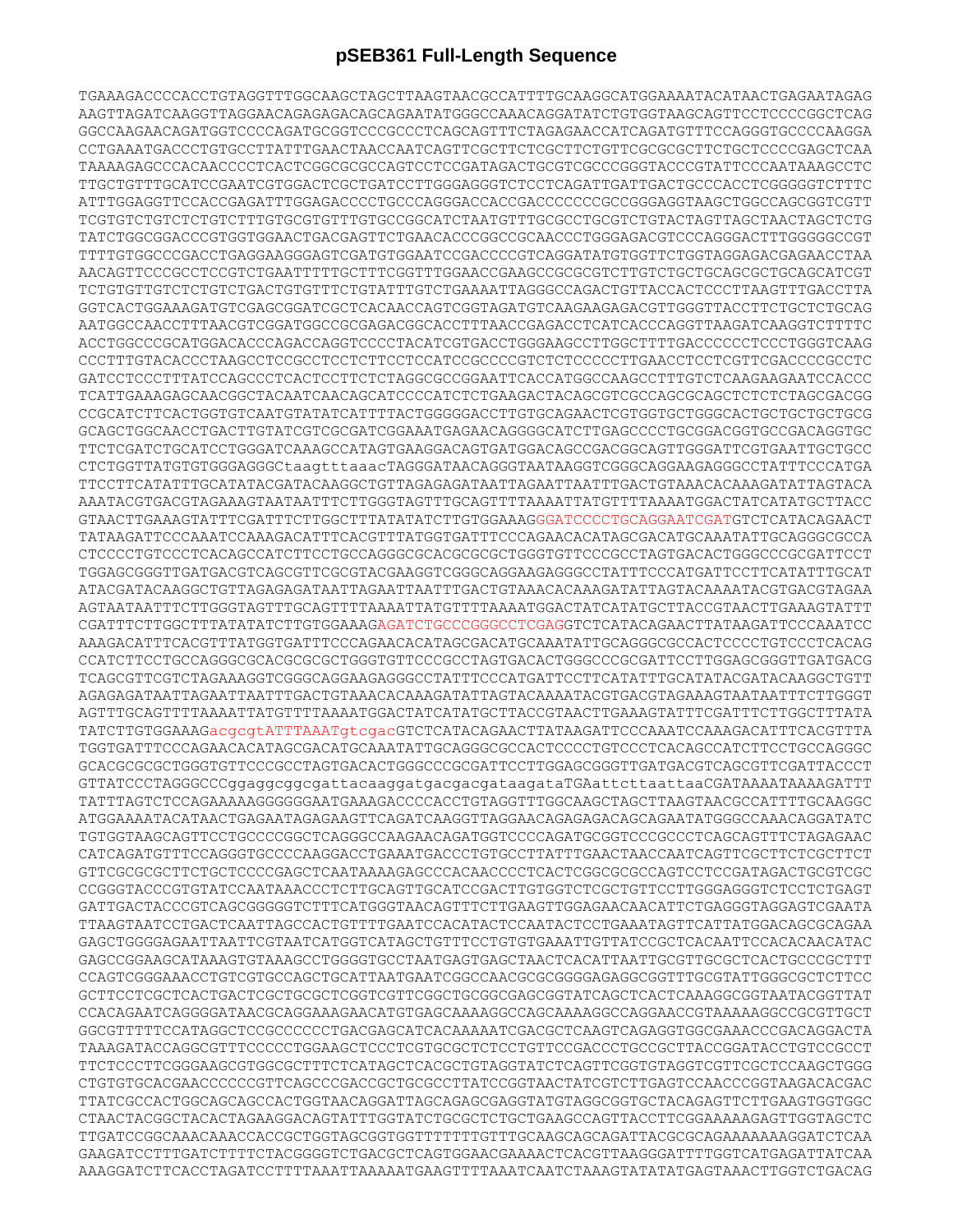TTACCAATGCTTAATCAGTGAGGCACCTATCTCAGCGATCTGTCTATTTCGTTCATCCATAGTTGCCTGACTCCCCGTCGTGTAG ATAACTACGATACGGGAGGGCTTACCATCTGGCCCCAGTGCTGCAATGATACCGCGAGACCCACGCTCACCGGCTCCAGATTTAT CAGCAATAAACCAGCCAGCCGGAAGGGCCGAGCGCAGAAGTGGTCCTGCAACTTTATCCGCCTCCATCCAGTCTATTAATTGTTG CCGGGAAGCTAGAGTAAGTAGTTCGCCAGTTAATAGTTTGCGCAACGTTGTTGCCATTGCTACAGGCATCGTGGTGTCACGCTCG TCGTTTGGTATGGCTTCATTCAGCTCCGGTTCCCAACGATCAAGGCGAGTTACATGATCCCCCATGTTGTGCAAAAAAGCGGTTA GCTCCTTCGGTCCTCCGATCGTTGTCAGAAGTAAGTTGGCCGCAGTGTTATCACTCATGGTTATGGCAGCACTGCATAATTCTCT TACTGTCATGCCATCCGTAAGATGCTTTTCTGTGACTGGTGAGTACTCAACCAAGTCATTCTGAGAATAGTGTATGCGGCGACCG AGTTGCTCTTGCCCGGCGTCAATACGGGATAATACCGCGCCACATAGCAGAACTTTAAAAGTGCTCATCATTGGAAAACGTTCTT CGGGGCGAAAACTCTCAAGGATCTTACCGCTGTTGAGATCCAGTTCGATGTAACCCACTCGTGCACCCAACTGATCTTCAGCATC TTTTACTTTCACCAGCGTTTCTGGGTGAGCAAAAACAGGAAGGCAAAATGCCGCAAAAAAGGGAATAAGGGCGACACGGAAATGT TGAATACTCATACTCTTCCTTTTTCAATATTATTGAAGCATTTATCAGGGTTATTGTCTCATGAGCGGATACATATTTGAATGTA TTTAGAAAAATAAACAAATAGGGGTTCCGCGCACATTTCCCCGAAAAGTGCCACCTGACGTCTAAGAAACCATTATTATCATGAC ATTAACCTATAAAAATAGGCGTATCACGAGGCCCTTTCGTCTCGCGCGTTTCGGTGATGACGGTGAAAACCTCTGACACATGCAG CTCCCGGAGACGGTCACAGCTTGTCTGTAAGCGGATGCCGGGAGCAGACAAGCCCGTCAGGGCGCGTCAGCGGGTGTTGGCGGGT GTCGGGGCTGGCTTAACTATGCGGCATCAGAGCAGATTGTACTGAGAGTGCACCATATGCGGTGTGAAATACCGCACAGATGCGT AAGGAGAAAATACCGCATCAGGCGCCATTCGCCATTCAGGCTGCGCAACTGTTGGGAAGGGCGATCGGTGCGGGCCTCTTCGCTA TTACGCCAGCTGGCGAAAGGGGGATGTGCTGCAAGGCGATTAAGTTGGGTAACGCCAGGGTTTTCCCAGTCACGACGTTGTAAAA CGACGGCGCAAGGAATGGTGCATGCAAGGAGATGGCGCCCAACAGTCCCCCGGCCACGGGGCCTGCCACCATACCCACGCCGAAA CAAGCGCTCATGAGCCCGAAGTGGCGAGCCCGATCTTCCCCATCGGTGATGTCGGCGATATAGGCGCCAGCAACCGCACCTGTGG CGCCGGTGATGCCGGCCACGATGCGTCCGGCGTAGAGGCGATTAGTCCAATTTGTTAAAGACAGGATATCAGTGGTCCAGGCTCT AGTTTTGACTCAACAATATCACCAGCTGAAGCCTATAGAGTACGAGCCATAGATAAAATAAAAGATTTTATTTAGTCTCCAGAAA AAGGGGGGAA

### Zero Cutters in pSEB361

| #  | Enzyme       | Specificity                  |  |  |
|----|--------------|------------------------------|--|--|
| 1  | AgeI         | A CCGGAT                     |  |  |
| 2  | AleI         | CACNN_NNGTG                  |  |  |
| 3  | AsiSI        | GCGAAT CGC                   |  |  |
| 4  | BclI         | T GATC.A                     |  |  |
| 5  | <b>BfuAI</b> | ACCTGCNNNN NNNN_             |  |  |
| 6  | BlpI         | GC<br>TNA <sub>4</sub> GC    |  |  |
| 7  | BmqBI        | CAC.GTC                      |  |  |
| 8  | BsmI         | GAATG∡CN                     |  |  |
| 9  | <b>BspEI</b> | T CCGGAA                     |  |  |
| 10 | <b>BspMI</b> | ACCTGCNNNN NNNN <del>1</del> |  |  |
| 11 | <b>BstBI</b> | TT CGAAA                     |  |  |
| 12 | <b>BstXI</b> | CCANANNNN NTGG               |  |  |
| 13 | BstZ17I      | GTA∡TAC                      |  |  |
| 14 | BtqZI        | $GCGATG(N)_{10} NNNN$        |  |  |
| 15 | DraIII       | CAC NNN GTG                  |  |  |
| 16 | FseI         | GG▲CCGG CC                   |  |  |
| 17 | HindIII      | A AGCT∡T                     |  |  |
| 18 | HpaI         | GTT_AAC                      |  |  |
| 19 | MfeI         | C<br>AATT∡G                  |  |  |
| 20 | NotI         | GC GGCC <b></b> _GC          |  |  |
| 21 | NsiI         | A∡TGCA<br>Т                  |  |  |
| 22 | PflMI        | CCAN <sup>NN</sup> N<br>NTGG |  |  |
| 23 | PmlI         | CAC▲GTG                      |  |  |
| 24 | PspXI        | VC<br>TCGA▲GB                |  |  |
| 25 | RsrII        | CG GWC.CG                    |  |  |
| 26 | SacII        | CC_GC GG                     |  |  |